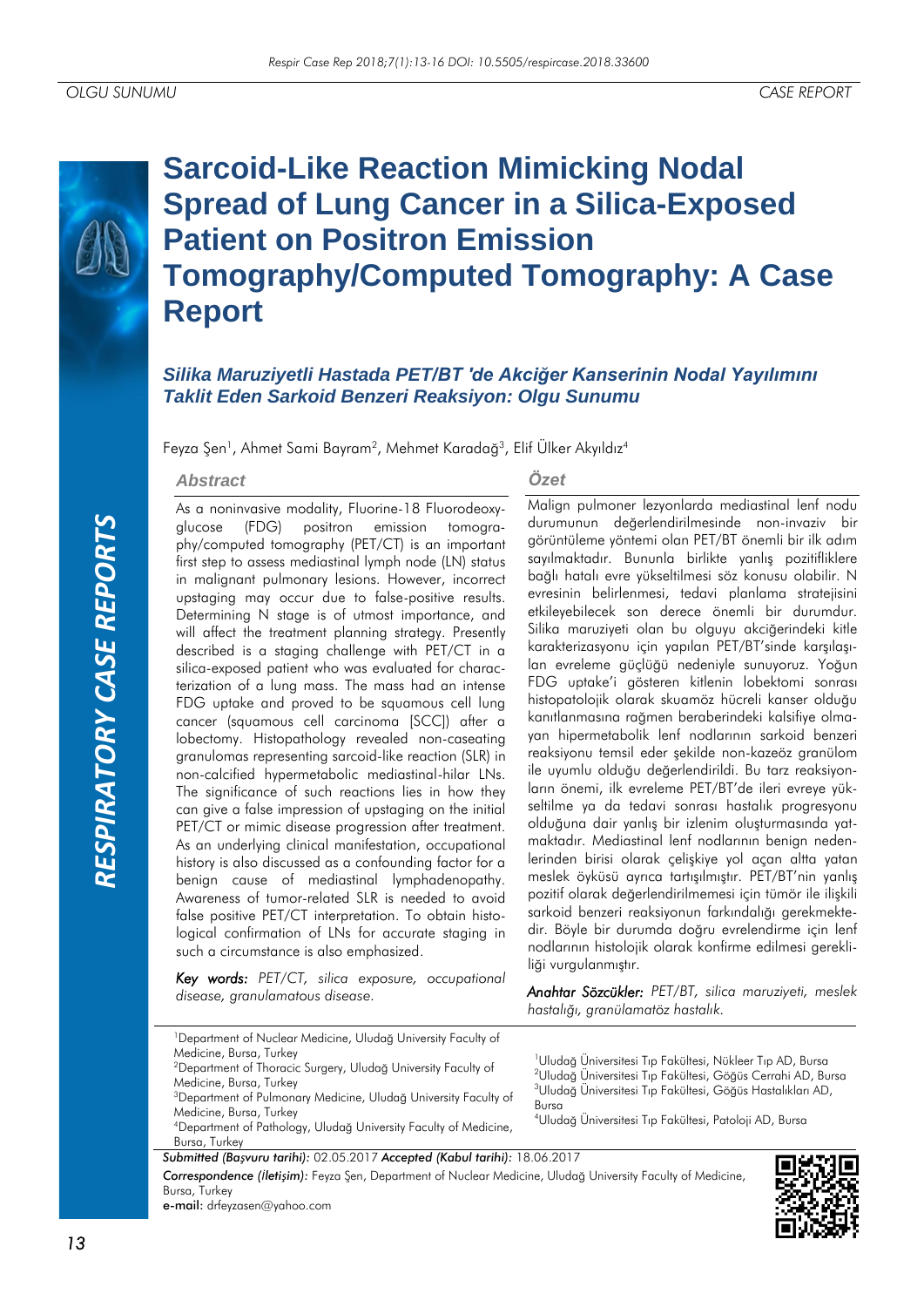With perfectly coregistered metabolic and morphological information, PET/CT has improved mediastinal staging of lung cancer patients. Because FDG is not a cancerspecific agent, false positive results may occur, mostly due to concurrent inflammatory processes. Among them, SLR poses a diagnostic challenge, mimicking metastatic nodal spread in patients with a history of malignancy (1- 3). Although SLR is a well-known entity, few papers have reported its impact on patient management of lung cancer with PET/CT (4,5). Presented here is a case of a silica-exposed patient who had undergone a PET/CT study to characterize a lung mass. Debate remained over metastatic nodal spread of inoperable lung carcinoma until benign non-caseating granulomas (NCG) were shown to histopathologically demonstrate SLR.

### CASE

A 54-year-old-man with a long history of a cough was found to have opacity on a chest X-ray (Figure 1a). He was a dental technician who had been exposed to silica dust for nearly 30 years as a result of his occupation. Previous screening chest X-ray reports had been normal. He was an ex-smoker with a 30-pack-year smoking history who had quit 10 years earlier. A recent chest CT revealed a 3-cm spiculated mass in the left upper lobe with enlarged mediastinal-hilar LNs (Figure 1b). Multiple milimetric- and subcentimetric-sized pulmonary nodules in the lung parenchyma were also detected in the subpleural areas (Figure 1c). A subsequent PET/CT scan showed high FDG uptake in the mass (Figure 2) (SUVmax: 14.0) that was highly likely to be malignant with mediastinalhilar and abdominal nodal involvement suggesting metastatic spread (Figure 3a). The thoracic hypermetabolic LNs were located at aortopulmonary (SUVmax: 6.6), lower paratracheal (SUVmax: 6.6), and left hilarinterlobar (SUVmax: 6.2) and right hilar lymphatic stations. Additionally, there were 3 other nodes (SUVmax: 7.3) at the levels of the coeliac trunk and superior mesenteric artery in the abdomen (Figure 3b). No distant metastases were detected. The case was reviewed by the Multidisciplinary Lung Cancer Tumor Board and further investigations were arranged. Mediastinoscopy was performed and biopsies were taken from the lower paratracheal and right hilar LNs. All showed reactive benign changes on the frozen section. A left upper lobectomy was performed. The histopathological examination revealed SCC with clear margins in the upper lobe mass. The adjacent pleura and peritumoral lung parenchyma were intact. All of the LNs examined were reported to be benign NCG (Figure 4). No evidence of tuberculosis was detected in samples with further examination of azafluoren one staining, culture, and polymerase chain reaction analysis, as all were negative. The serum angiotensin-converting enzyme level was normal. The final clinical decision was to proceed with chemotherapy because of the size of the tumor. Three months after surgery the patient was clinically well.



*Figure 1a, b and c: Chest X-ray (a), transaxial computed tomography slices from the mediastinal (b), and lung (c) windows*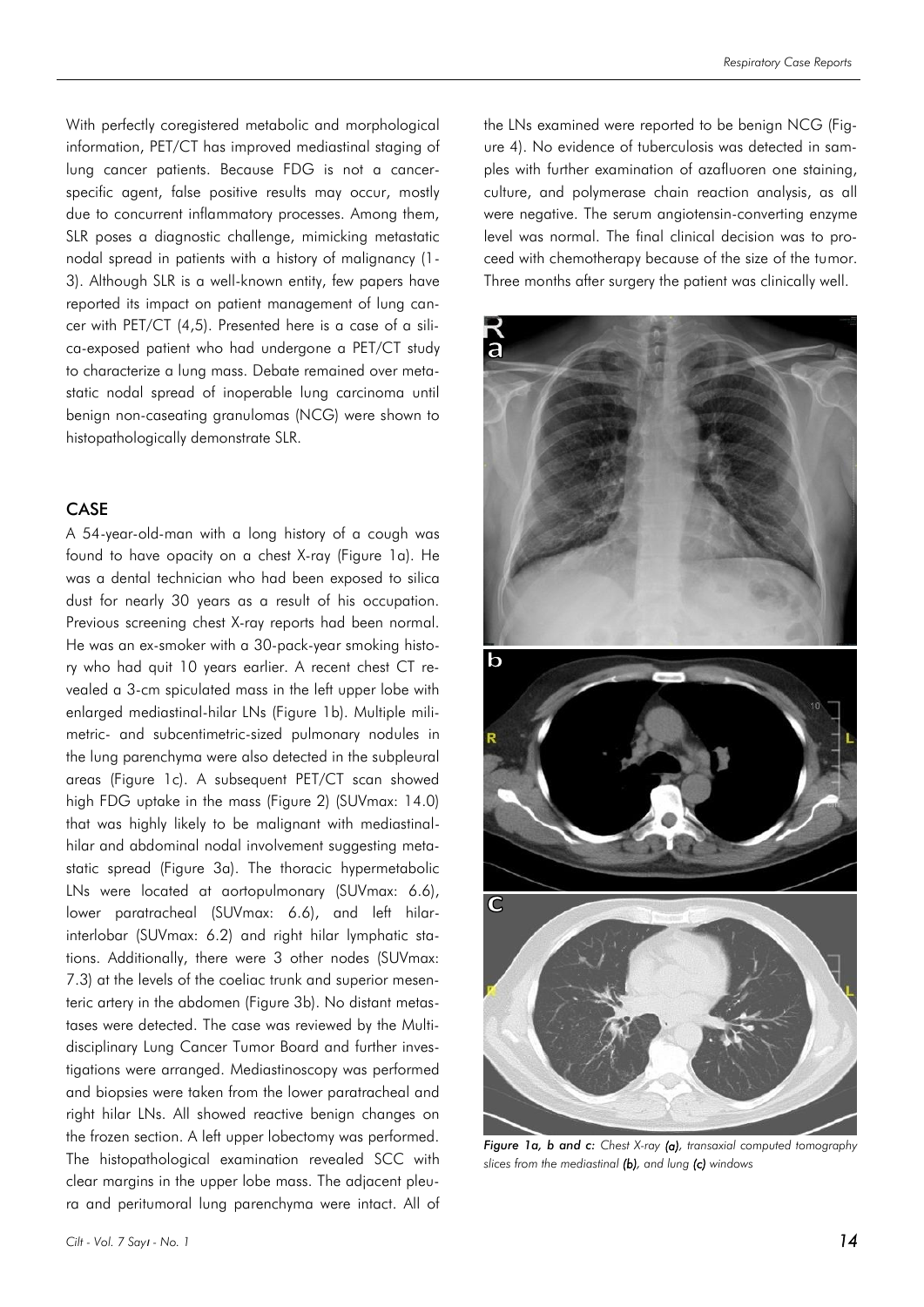

*Figure 2: Transaxial slice of positron emission tomography/computed tomography fusion images showing the left upper lobe lung mass with spiculated borders and increased fluorine-18 fluorodeoxyglucose uptake*



*Figure 3a and b: Maximum intensity projection image clearly demonstrates the primary tumor with high fluorine-18 fluorodeoxyglucose uptake and the symmetrical pattern of the mediastinal hypermetabolic lymph nodes (a). Abdominal lymph node involvement is also seen in the left para-aortic region both on maximum intensity projection (a), and the transaxial view (b)* 

# **DISCUSSION**

Mediastinal lymphadenopathy with lung cancer is suggestive of nodal spread, but can also have other origins (4). Concurrent inflammatory processes are great mimickers for false positivity, leading to incorrect upstaging, which affects patient management. We report a challenging instance of nodal staging in a silica-exposed patient who was evaluated for the characterization of a lung mass. The high FDG uptake and malignant features on corresponding CT slices suggested a malignant primary tumor on PET/CT, which was subsequently proven to be SCC. For nodal status assessment on PET/CT, visual criteria have been a typical method, and semiquantitative interpretation with SUVmax has also been used to support visual data by indicating the degree of metabolic activity. However, SUVmax overlap may occur between benign

and malignant mediastinal LNs, and there has been no clear consensus on which SUVmax threshold distinguishes malignant from inflammatory processes (6). SUVmax cutoff may also vary depending on a high prevalence of inflammation/infection in a specific region of the body, such as the chest (7).



*Figure 4a and b: Non-caseating granuloma representing sarcoid-like reaction histopathologically with hematoxylin and eosin (H&E) x200 (a), and H&E x400 (b)*

In this case, despite the somewhat symmetric nodal uptake, the lymphatic pattern was highly suspicious for metastatic spread. There was also the possibility of a benign reactive etiology, mainly due to occupational history. The patient had long been exposed to silica particles, but no evidence of the classic imaging features of silicosis, such as eggshell calcification of hilar LNs, was found. That reduced the likelihood of benign etiology. The SUVmax of individual mediastinal LNs is known to predict malignancy (8). Despite a high SUVmax on PET/CT, the mediastinal LNs showed benign NCG compatible with SLR histopathologically, and confirmed our suspicion of false positivity. Thus, the abdominal LNs were also considered to be benign and a biopsy was not performed. Nevertheless, the probability of gastric malignancy was ruled out by endoscopy. The development of NCG in patients with cancer and no other signs or symptoms of sarcoidosis is referred to as SLR (1-3). Although the pathophysiology is